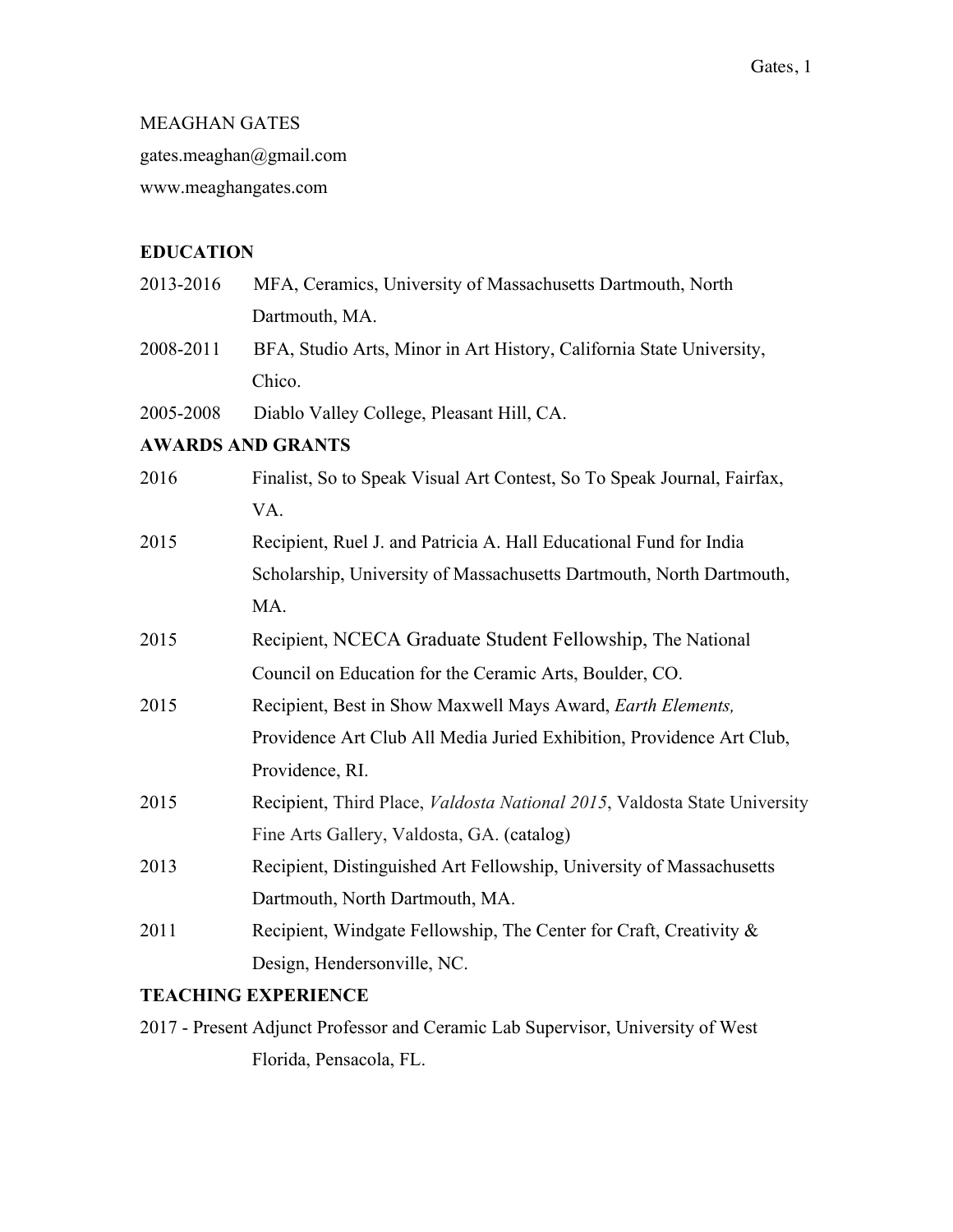Courses: Introduction to Ceramics, Wheel Throwing, Sculptural Ceramics, Personal Direction, Special Topics in Ceramics (Bio Collaboration), 2-D Design, Drawing 1.

2019 – Present Instructor, First City Art Center, Pensacola, FL.

Courses: Adult Evening Ceramic Classes and Kids Camp

- 2016 2017 Mentor, Art All-State, University of Massachusetts Dartmouth, North Dartmouth, MA.
- 2016 2017 Instructor, Art Club, Columbia Middle School, Columbia, NC.
- 2017 Instructor, Adult Ceramic Workshop, Pocosin Arts, Columbia, NC.
- 2017 Instructor, Pocosin Zoo, Art After School Program, Pocosin Arts, Columbia, NC.
- 2017 Instructor, The Wheel Method, One-Day Workshop, Pocosin Arts, Columbia, NC.
- 2016 Instructor, North Carolina Wesleyan College Group Workshop, Pocosin Arts, Columbia, NC.
- 2015 2016 Instructor, Adult Ceramic Workshop, New Bedford Art Museum/ Artworks!, New Bedford, MA.
- 2014 2015 Instructor and Curriculum Advisor, Small Scale Ceramic Initiative for the Amrita Self-Reliant Village Programme and Ammachi Labs, Kerala, India.
- 2015 Instructor, ATR 291-01 Ceramics I: Intro to Handbuilding, University of Massachusetts Dartmouth, New Bedford Campus, MA.
- 2014 Instructional Assistant, ATR 123 Styling the Apocalypse, University of Massachusetts Dartmouth, North Dartmouth, MA.
- 2014 Mentor, Teen Artist Internship Program, New Bedford Art Museum/ArtWorks!, New Bedford, MA.
- 2014 Instructor, Tweens on Wheels: Clay Workshop, ArtWorks!, New Bedford, MA.
- 2013 Instructor, Junk Bugs After School Program, Alma Del Mar, New Bedford, MA.
- 2012 2013 Instructor, Kids 'N' Clay, Berkeley, CA.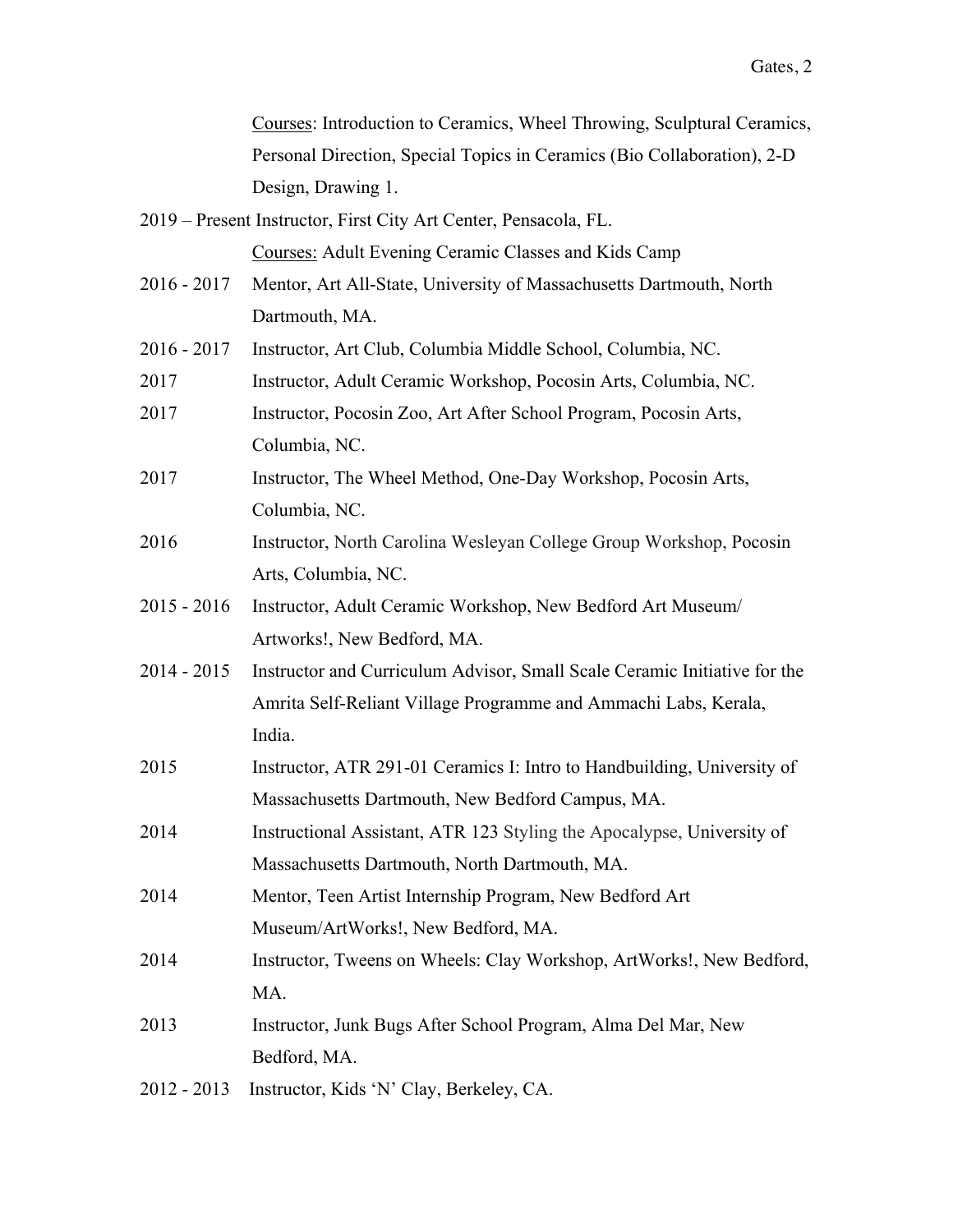# **GROUP EXHIBITIONS**

| Changing a Point of View: Sculpture & Installation Exhibition, Online<br>Juried Exhibition, https://www.allshemakes.org |
|-------------------------------------------------------------------------------------------------------------------------|
| Contemporary Clay 2020: Biennial Juried Exhibition, The Art Center,<br>Grand Junction, CO.                              |
| 23rd San Angelo National Ceramic Competition, San Angelo Museum of                                                      |
| Fine Art, San Angelo, TX.                                                                                               |
| STEAM2020 Exhibition, Pensacola Museum of Art, Pensacola, FL.                                                           |
| Clay Matters, Epperson Gallery, Crockett, CA.                                                                           |
| Off Center: Third Annual International Ceramic Art Competition, Blue                                                    |
| Line Arts, Roseville, CA.                                                                                               |
| Persistence: A National Exhibition Celebrating Women, d'Art Center,                                                     |
| Norfolk VA.                                                                                                             |
| Branching Out, Hammond Hall Gallery, Jacksonville State University,                                                     |
| Jacksonville, AL.                                                                                                       |
| 18 Cubed, International Ceramic Exhibition, Art Aqua Fair, Miami Beach,                                                 |
| FL.                                                                                                                     |
| Sculpture National, Clay Center of New Orleans, New Orleans, LA.                                                        |
| The Shoebox Show, The Apple House, Guldagergaard International                                                          |
| Ceramic Research Center, Skælskør, DK.                                                                                  |
| 10x10x20, 10 Year Anniversary Show, BSO Gallery, California State                                                       |
| University, Chico, Chico, CA.                                                                                           |
| Resource, TAG Gallery, University of West Florida, Pensacola, FL.                                                       |
| Nature and Neon: National Juried Exhibition, Arrowmont School of Arts                                                   |
| and Crafts, Gatlinburg, TN.                                                                                             |
| Alma Mudder, Recent Work By Former CSU, Chico Ceramics Students,                                                        |
| 1078 Gallery, Chico, CA.                                                                                                |
| To See the Unseen, The Art Center, Corvallis, OR.                                                                       |
| UMass Dartmouth MFA Exhibition, Bromfield Gallery, Boston, MA.                                                          |
| MFA Candidates Exhibition, University Gallery, University of                                                            |
| Massachusetts Dartmouth, New Bedford, MA.                                                                               |
| Craft Forms 2015, Wayne Art Center, Wayne, PA.                                                                          |
|                                                                                                                         |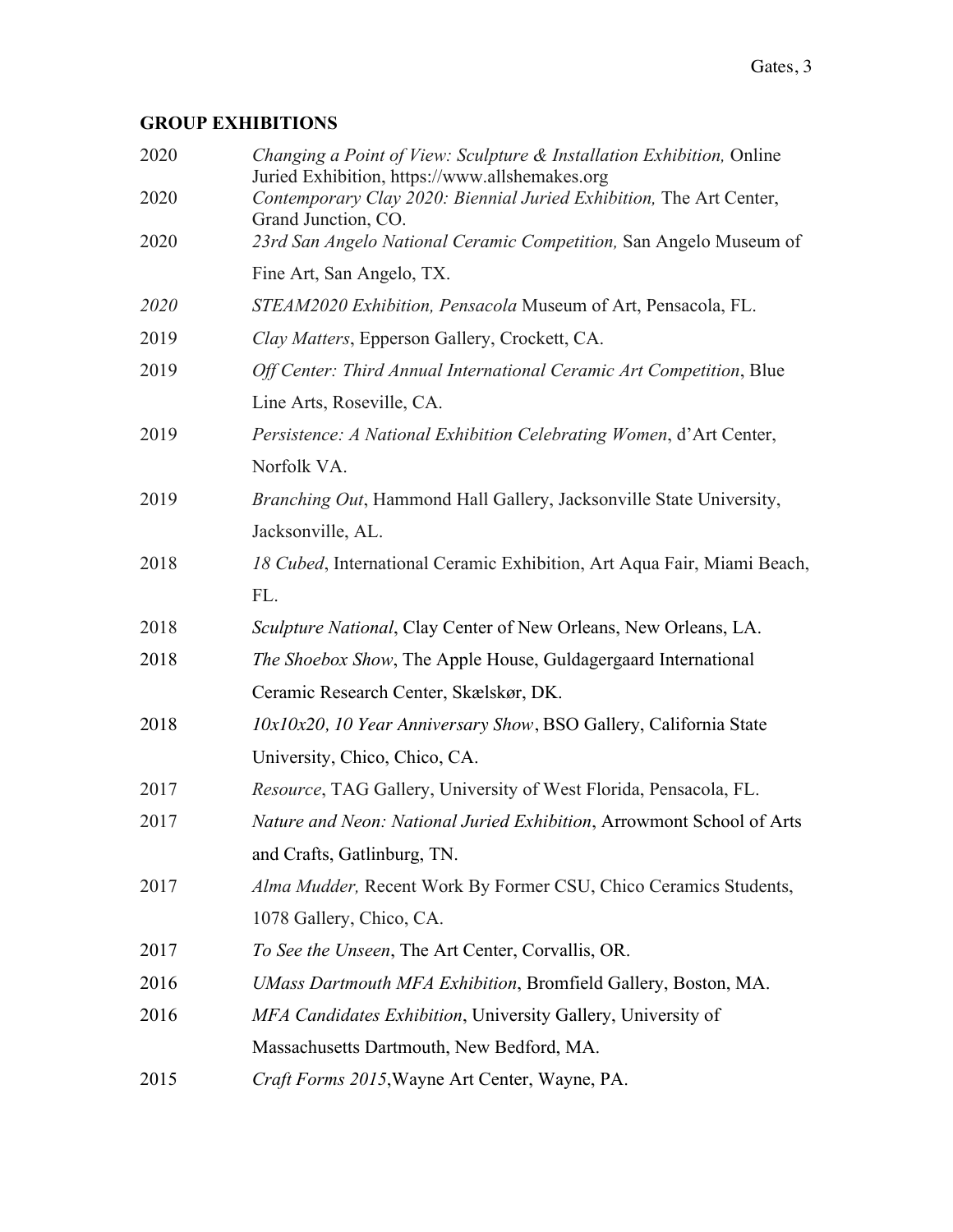| Earth Elements, Providence Art Club All Media Juried Exhibition,          |
|---------------------------------------------------------------------------|
| Providence Art Club, Providence, RI. (Best in Show Maxwell Mays           |
| Award)                                                                    |
| Valdosta National 2015, Valdosta State University Fine Arts Gallery,      |
| Valdosta, GA. (Third Place, Catalogue)                                    |
| Icebreaker 6: National Juried Exhibition, Ice Cube Gallery, Denver, CO.   |
| City of Light, SOFA Chicago's Connect, SOFA Chicago, Chicago, IL.         |
| Summus Emerging Artist Showcase, Minan Gallery, Los Angeles, CA.          |
| Brute Force: Visionaries, Outlaws, and Iconoclasts, Nielsen Gallery,      |
| Berkeley, CA.                                                             |
| Translations, Sanbao Ceramic Art Institute, Jingdezhen, Jiangxi Province, |
| China.                                                                    |
| Network 2012, Grimmerhus Ceramic Museum, Middelfart, DK. (catalog)        |
| Project Network, Session 1 Exhibition, The Apple House, Guldagergaard     |
| International Ceramic Research Center, Skælskør, DK.                      |
| <b>SOLO EXHIBITIONS</b>                                                   |
| Circumstance of Adaptation, Appalachian Center for Craft, Smithville,     |
| TN.                                                                       |
| Featured Artist: Meaghan Gates, Gallery Night, Pensacola, FL.             |
| Colo Colo Gallery Presents Meaghan Gates, Colo Colo Gallery, New          |
| Bedford, MA.                                                              |
| Shigaraki Progression, Shigaraki Ceramic Cultural Park Gallery,           |
| Shigaraki, JP.                                                            |
| From Within, BSO Gallery, California State University, Chico, Chico,      |
| CA.                                                                       |
| Of My World, 3rd Floor Gallery, California State University, Chico,       |
| Chico, CA.                                                                |
|                                                                           |

### **PUBLICATIONS**

| 2017 | Studio Potter, The Mananthavady Women's Kiln Project: Connecting    |
|------|---------------------------------------------------------------------|
|      | <i>Through Medium and Purpose, Vol.45 No.1, Winter/Spring 2017.</i> |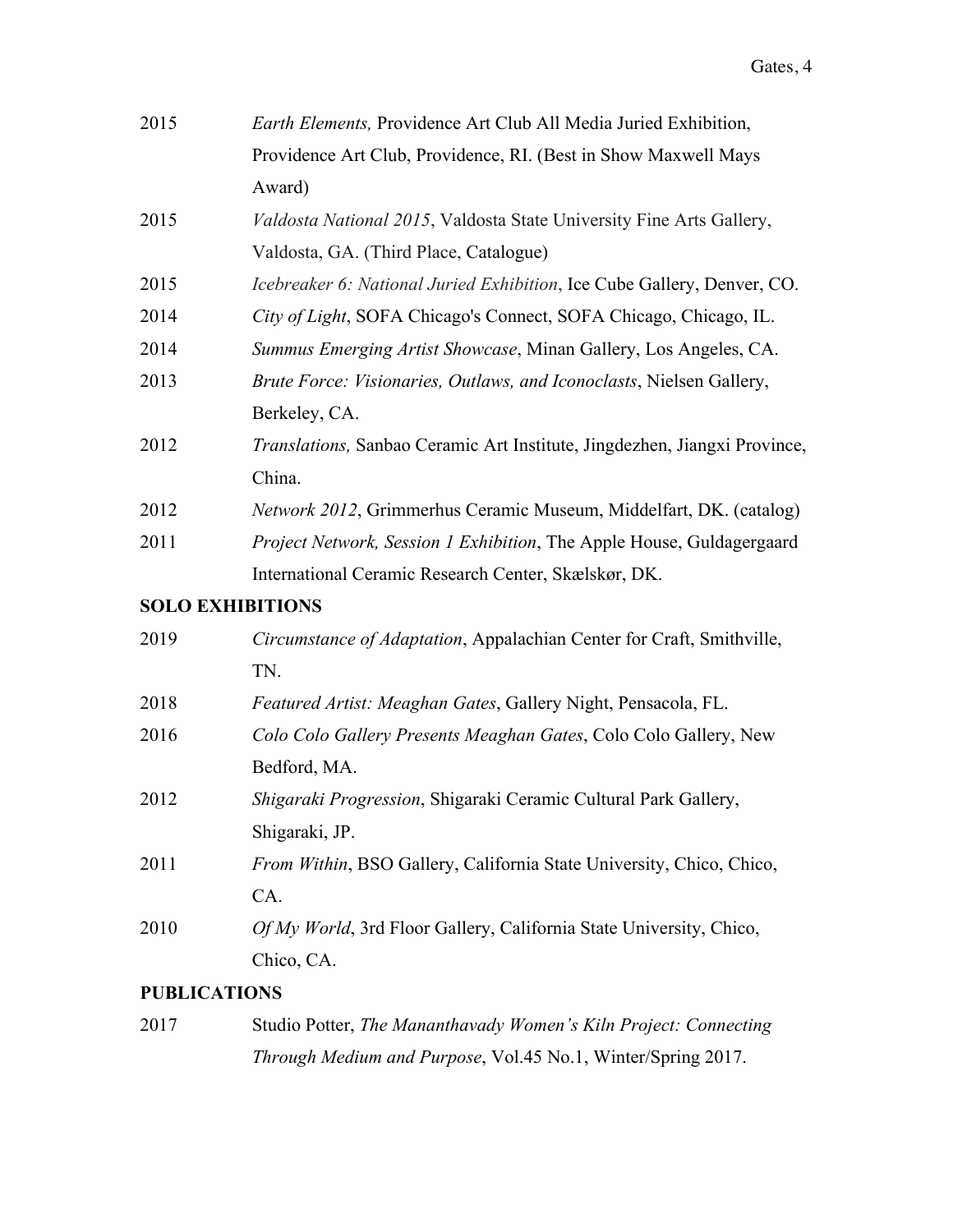| 2016 | Village Soup, UMass MFA Exhibition Wows in New Bedford, New                      |
|------|----------------------------------------------------------------------------------|
|      | Bedford, MA.                                                                     |
| 2016 | So to Speak Journal, <i>Art Prize Finalist</i> , 2015-16 Contest Issue, Fairfax, |
|      | VA.                                                                              |
| 2015 | <i>Valdosta National 2015</i> , Show Catalog, pgs. 13,17.                        |
| 2012 | <i>Project Network, Catalog, pgs. 6-7.</i>                                       |
| 2010 | The Orion, <i>Ceramic Show Comes to Life</i> , Issue 14.                         |
| 2000 | The Kids 'N' Clay Ceramics Book: Hand building and Wheel-Throwing                |
|      | <i>Projects from the Kids 'N' Clay Pottery Studio, Nierman, Kevin, Elaine</i>    |
|      | Arima, and Curtis H. Arima. Berkeley, Calif: Tricycle Press, 2000.               |
|      | (Reproduction of work)                                                           |
|      |                                                                                  |

#### **COLLECTIONS**

2012 Shigaraki Ceramic Cultural Park Gallery, Shigaraki, JP.

| 2011 | Guldagergaard International Ceramic Research Center, Skælskør, DK. |  |  |  |  |  |  |
|------|--------------------------------------------------------------------|--|--|--|--|--|--|
|------|--------------------------------------------------------------------|--|--|--|--|--|--|

#### **RESIDENCIES**

| 2020 | Artist in Resident and Session Organizer, Session II: Biomorphic Idyll, |
|------|-------------------------------------------------------------------------|
|      | Watershed Center for the Ceramic Arts, Newcastle, ME.                   |

2016 - 2017 Artist in Resident, Pocosin Arts, Columbia, NC.

- 2012 Artist in Resident, Sanbao Ceramic Art Institute, Jingdezhen, Jiangxi Province, China.
- 2012 Artist in Resident, Shigaraki Ceramic Cultural Park Gallery, Shigaraki, JP
- 2011 Artist in Resident, Guldagergaard International Ceramic Research Center, Skælskør, DK.

### **PANELS/LECTURES/DEMONSTRATIONS**

- 2020 Panel Discussant, *"Transdisciplinary Collaborations"* and *"Wonder"*, STEAM2020 Colloquium, Pensacola Museum of Art, Pensacola, FL. 2019 Artist Demonstration, Pocosin Arts Guest Artist, Carolina Artisan Craft Market, Raleigh, NC. 2017 Visiting Artist, Tulane University, New Orleans, LA.
- 2015 Visiting Artist Talk, Taos Clay Studio, Taos, NM.